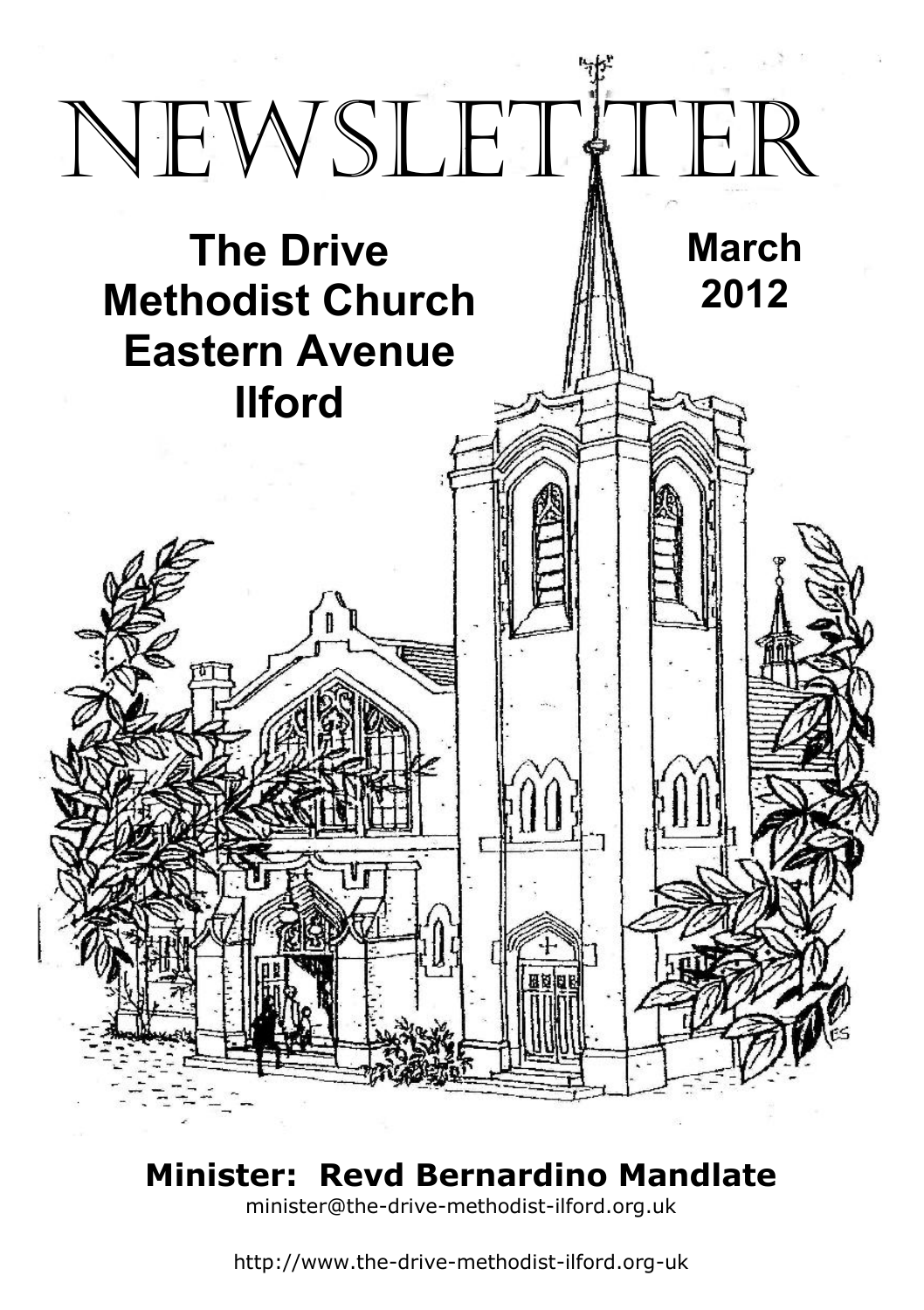#### **FROM OUR MINISTER Revd. Bernardino Mandlate**

Friends

I am writing this letter as we begin Lent. This is a time when we take time to rest in God. We are so busy every day doing things that at the end of the day sometimes we find it difficult to say what we have been doing. Matthew 6 tells us not to be busy with stuff of this world, because we don't run the world, God runs the world.

There are three things that Jesus, in Matthew's gospel, tells us to be 'busy' with namely prayer, fasting, and charity or almsgiving. You may want to note that Jesus assumes that we are 'busy' doing these things. He says in the gospel when you pray; when you fast; when you do charity.

Lent is time to take stock, time to spend ourselves in prayer, working our relationship with God. Jesus even gives us a guide prayer to follow. Revd C. Hoffacker, an Episcopal priest and writer, says that prayer takes us away from a false sense of responsibility that can turn us into driven people. When we pray, we are free to rest, to rest in God.

When we fast, for those who fast, we are dealing with the way we relate with ourselves, as we are creatures of body as well as soul, flesh as well as spirit. Fasting from food, alcohol, TV or shopping, makes us less dependent on those things. Then we can allow some emptiness in ourselves and invite God to fill that emptiness.

We are stewards of God's generous gifts to us. All that we think we have, has been entrusted to our care by God. It's not ours to keep, but to share with those less fortunate than ourselves. It helps us relate to other people who need our help, themselves children of God. When we give, it becomes an expression of God's justice. When we give, we accept that fact that we are not owners but trustees of what we have in our possession, our time, our lives. God runs the world. We are his instruments in the process of doing what God does in the world.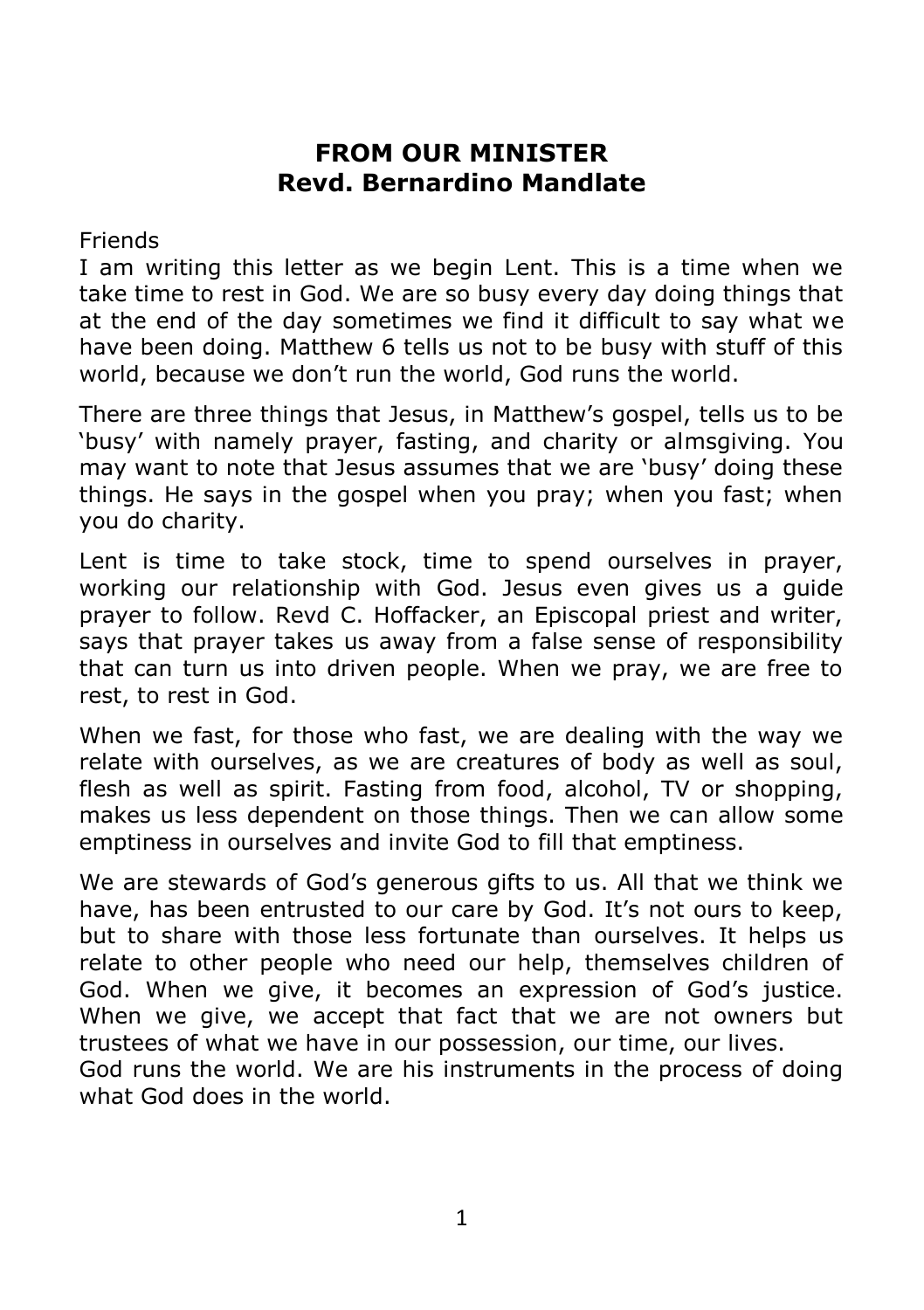These three practises, prayer, fasting and charity when properly practised, are meaningful, channels of God's grace rather than extra burdens in our lives.

Friends, allow me to ask you to take time this Lenten season to pray, to fast and to do some charity work, some almsgiving. When you have done so, take time to see how you feel. Remember the words of Jesus in Matthew 6, don't let the one hand know what the other hand is doing. Jesus fasted forty days and forty nights. I am surely not asking you to fast for forty days, I am not asking you to fast at all, but to get involved in the Lenten spirit and do whatever it is that you

Take time, engage with God, engage with the world in which we live.

God bless

**Dino**

#### **BIRTHDAYS THIS MONTH**

David Wright Jenny Runeckles Lorna Wright Robert Normanton Tunrayo Fadina Mani Gabbidon

## **FAMILY NEWS**

Barbara Foster continues to be in Heron Ward, Wanstead Hospital. May Levett is recovering from her stroke, and is at home in Redbridge Lane.

## **Buns at the Bus Stop 2012**

On **Saturday 24th and 31st March, from 11am to 1pm** we will be sharing refreshments and news of upcoming services with passersby outside the church.

If you think that you could spend a few hours with friends, passing out buns and a church leaflet, please let me know. It is lovely being able to invite people to join us for Easter and even nicer when they do come.

**Michelle**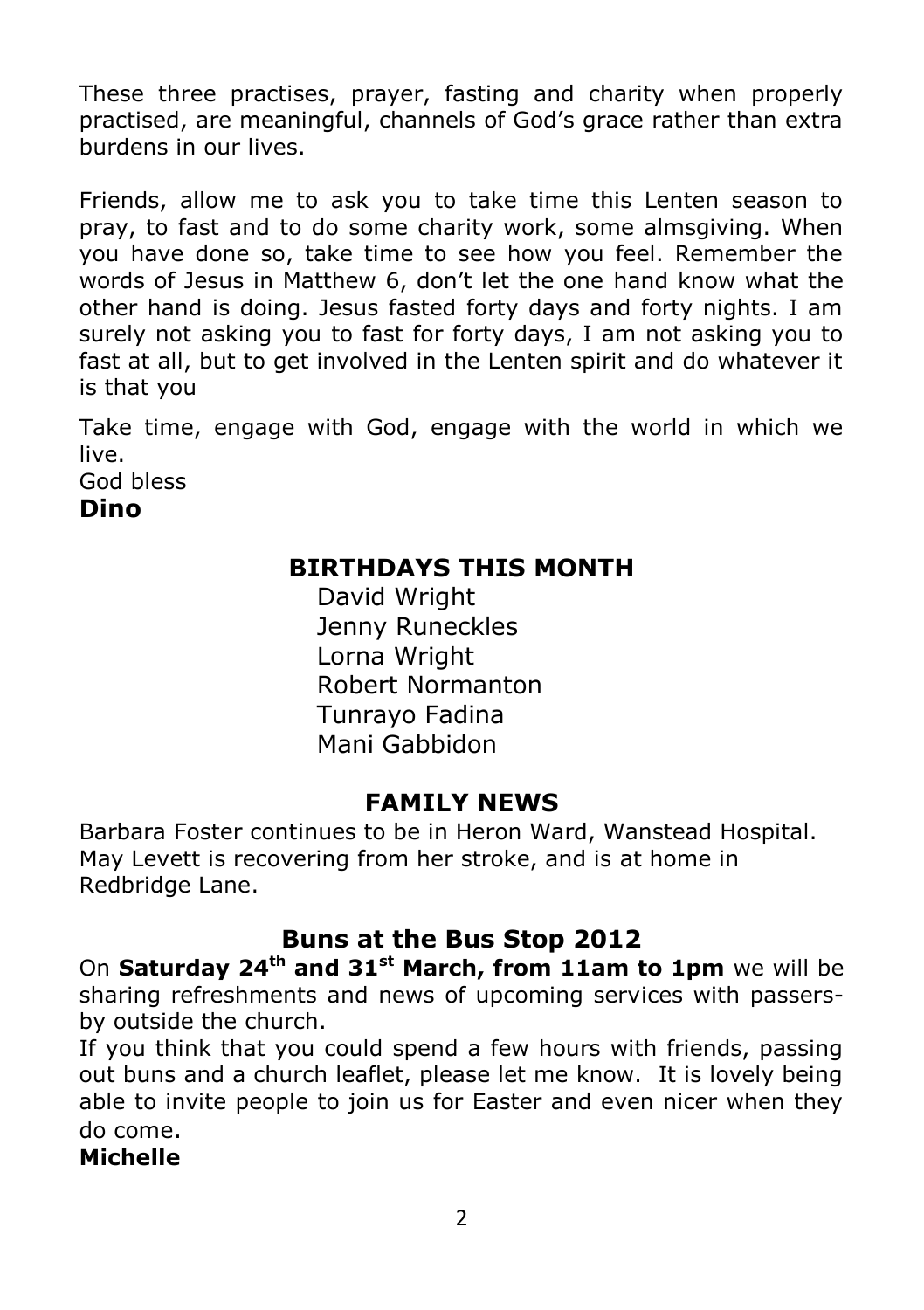## **Easter Fun!**

Please do join us on **Saturday 7th April, 10am to 12pm**, for our Annual Easter Egg Hunt in the Hall. Crafts and refreshments will be available from 10am, followed by a Circus Skills Workshop (for everyone, no matter your age!) and rounding off with the Easter Egg Hunt. There will be a £1.50 entrance fee for children but adults are free!

You can sponsor an egg if you would like to; all monies will go towards the cost of providing eggs and running the event. We would very much appreciate your help with this, especially if you can join us on the day to help with the refreshments.

Please contact **Michelle** or **Jo** for more information.

#### **COMMEMORATION SERVICE JEANIE MACDONALD**

It has been decided that a service of remembrance for Jeanie will be held at The Drive Church on Sunday 22<sup>nd</sup> April 2012. At 4.00pm.

This is in response to requests that we have not held a service in her honour, and time is passing. We will of course contact her relatives to advise them of our decision to hold a service at which they will have an opportunity to take part.

We regret that it has taken so long arranging this service, and hope our congregation will let any of her friends know, and that there will be good attendance on the day.

## **HER MAJESTY'S GOLDEN JUBILEE.**

#### **A Royal Celebration**

The New Essex Choir with the Harlequin Orchestra will be giving a concert with a royal theme at Barnardo's Church on Saturday 31st March at 7.30 pm. Included will be the new anthem 'This is the day' by John Rutter written for the recent royal wedding, a coronation Anthem by Handel from 1727 and 'Dido and Aeneas' by Purcell, a tale of royal love and possibly the first English opera.

Barnardo's church, Barkingside Saturday 31st March, 7.30 pm Tickets £10 from Brian Taylor (or at the door) **Brian Taylor**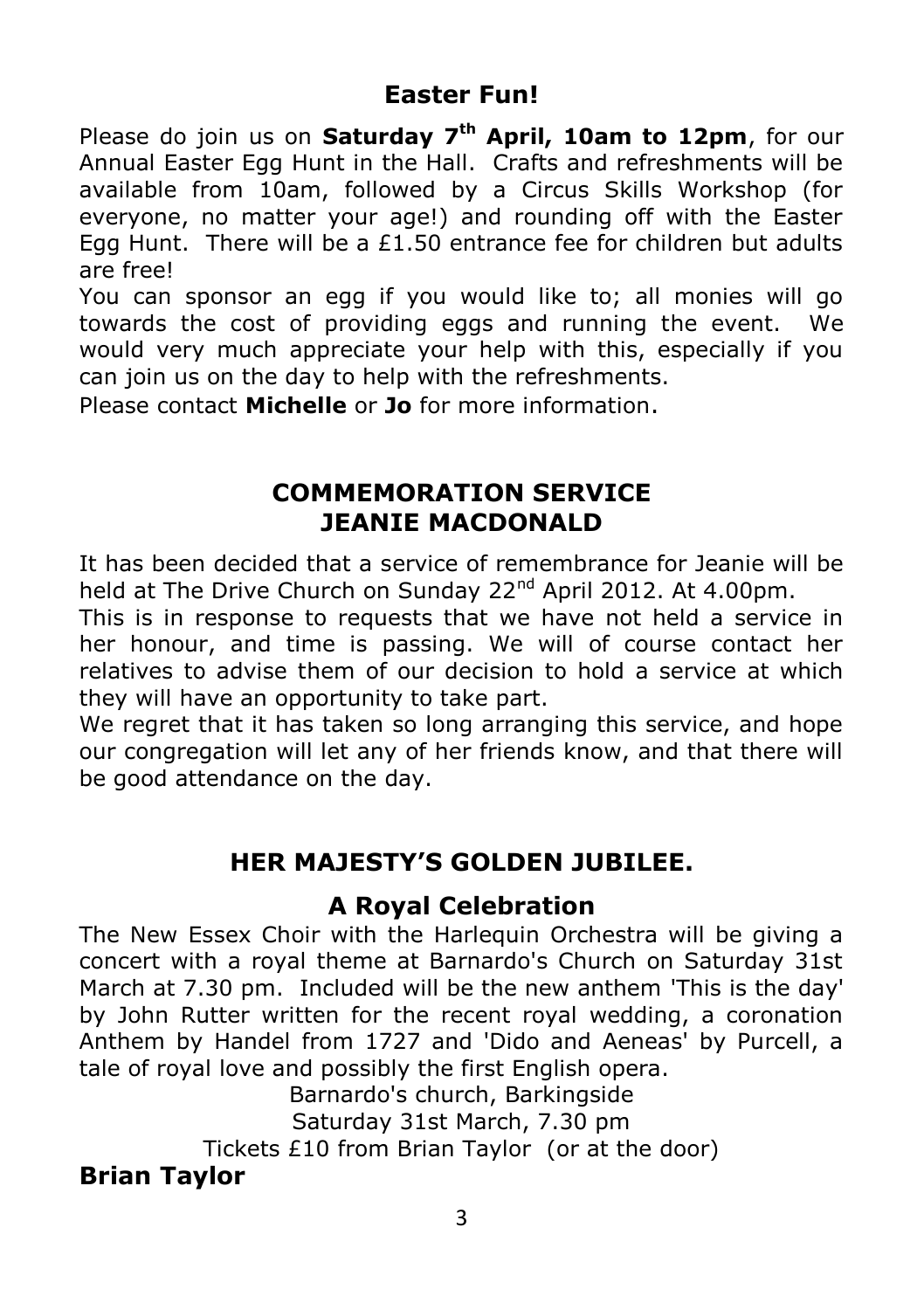#### **A Tea Party and fun afternoon at The Drive 16th June 2012 at 4.00pm**

Please put this event in your diaries.

This will be a very enjoyable event at which all our congregation and any local people who wish to join us for the afternoon will be most welcome. It is hoped that the weather will be kind to us as we hope the tea will be in the church grounds, and there will be games and competitions in the church hall and grounds.

Please join us to make this a very happy and successful time. Janet Wragg and her team who arranged our very successful Christmas tree festival are making the arrangements for us.

#### **This made me laugh**

If my body was a car, I would be trading it in for a newer body I've got bumps dents and scratches and my headlights are out of focus. My gearbox is seizing up & it takes me hours to reach maximum speed I overheat for no reason and every time I sneeze, cough or laugh either my radiator leaks or my exhaust backfires!

## **CHURCH GROUNDS**

A row of hedging shrubs has been planted along part of the eastern boundary by the house in Eastern Avenue in memory of Maisie Mitchell. The shrubs used are rosa rugosa rubra interspersed with white rosa pimpinellifolia.

The storm on  $3<sup>rd</sup>$  January blew down one of the flowering cherry trees at the front of the church.

Fortunately there were no injuries and only slight damage to the fence. Thanks to Peter Bendon for clearing the branches across the pavement. We are now waiting for the trunk ans stump to be removed by the professionals.

#### **Brian Taylor.**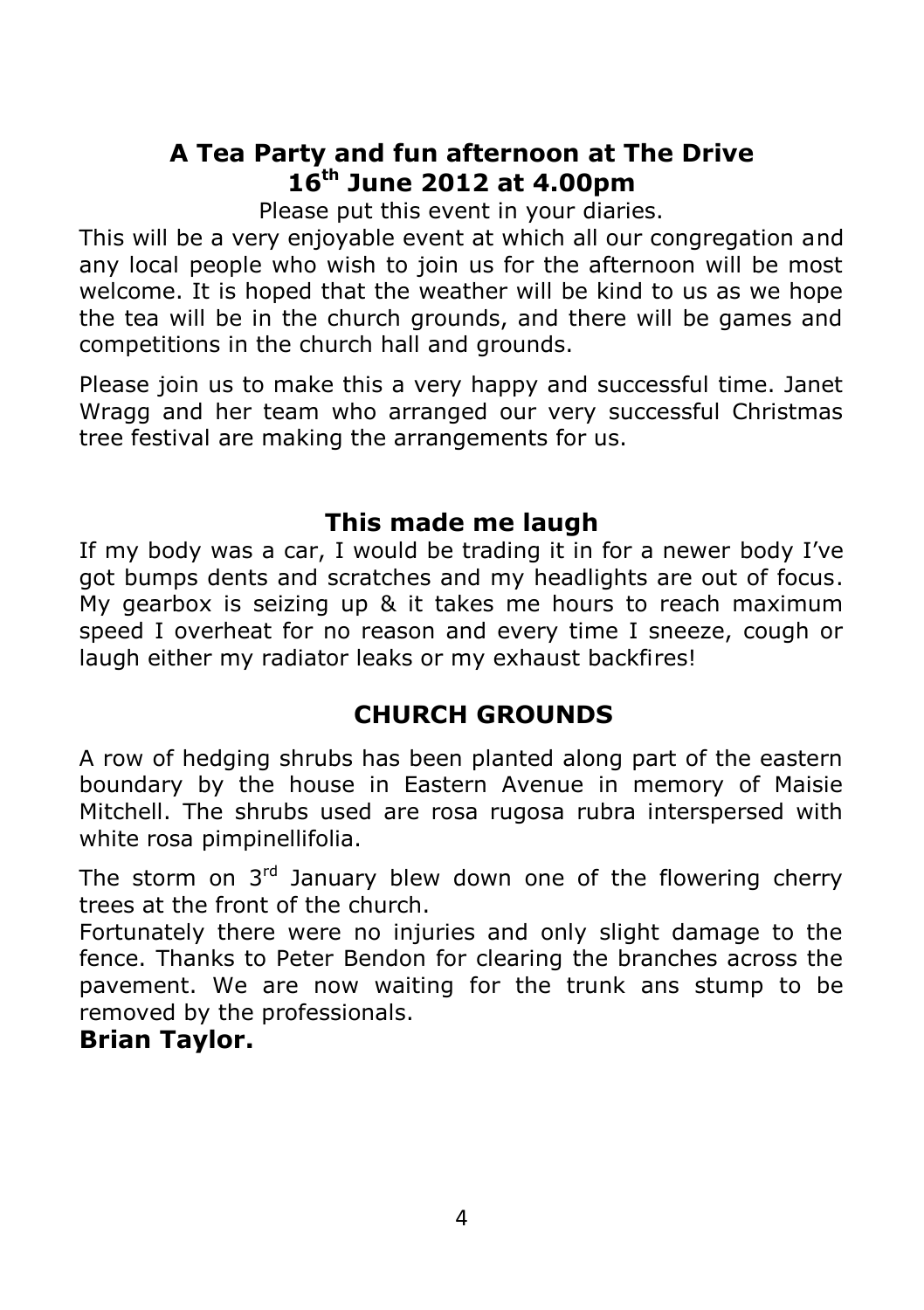

#### **Our annual JMA FAMILY BEETLE DRIVE and TEA (and raffle) will be held on: SATURDAY 17th MARCH 2012 2.30 pm for 3 pm START THE DRIVE METHODIST CHURCH HALL Adult: £5; Children (under 16): £2**

All profits go to JMA (Junior Mission for All) raising funds for projects both at home and abroad. Come along and enjoy an afternoon of fellowship, food and fun!

## *Tickets are available from me now so please tell all your family and friends.*

With thanks **Diane Foster**

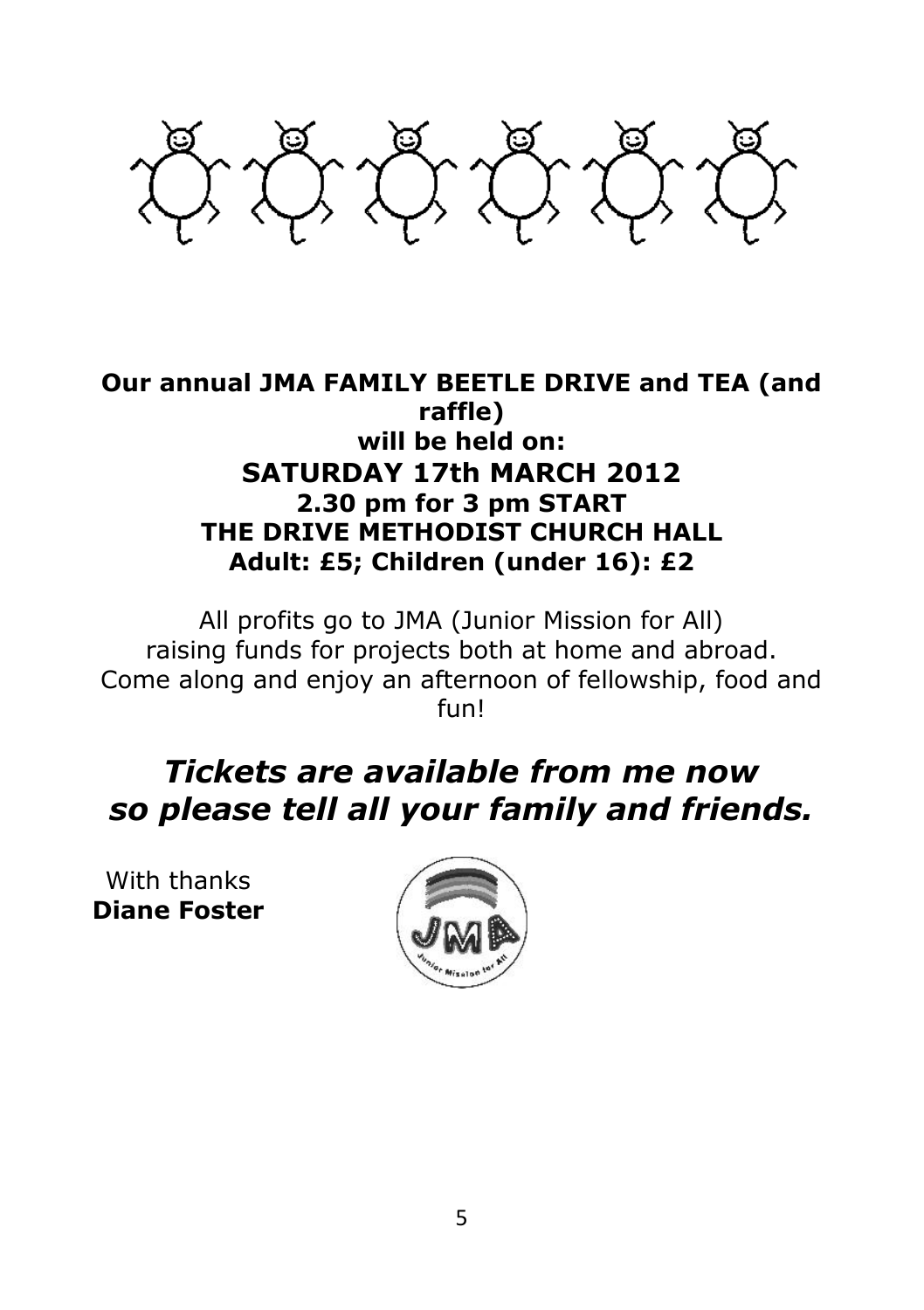## **WEBSITE**

Our web site is appreciated by all those who take the trouble to visit it. In fact there were some paragraphs in the Ilford Recorder on Thursday 16<sup>th</sup> February which can only have been taken from our web pages.

We thank the Recorder for visiting the site to extract information.

Please recommend your family and friends visit it, and use it yourselves, as there is much information contained in its pages.

#### **Roy Brunnen**.

## **CHURCH FELLOWSHIP NEWS**

At our February meeting Mr. Leslie Sutton gave us a most interesting talk about his experiences during the Second World War in the armed forces, including the D-Day Landings and also witnessing the Nuremburg Trials in 1945.

Mr. Sutton's theme was Remembrance. He spoke with feeling and flashes of humour, reminding us of the importance that succeeding generations should know about the horrors of war and the need to prevent it ever happening again. He was for many years a member of 12th Ilford Scout Troop based in Roll Gardens, Gants Hill and spoke very highly of the work and influence of scouting.

We do not meet during March and April, so that we can attend the Lenten Studies with St. Andrew's and Cranbrook Baptist Churches.

Our next meeting will be on Tuesday May 1st when our organist and choirmaster, Andrew Taylor will present a programme entitled "Musical Journeys". Do come along at 8.00pm for what is sure to be an entertaining evening.

#### **Frank Sayers**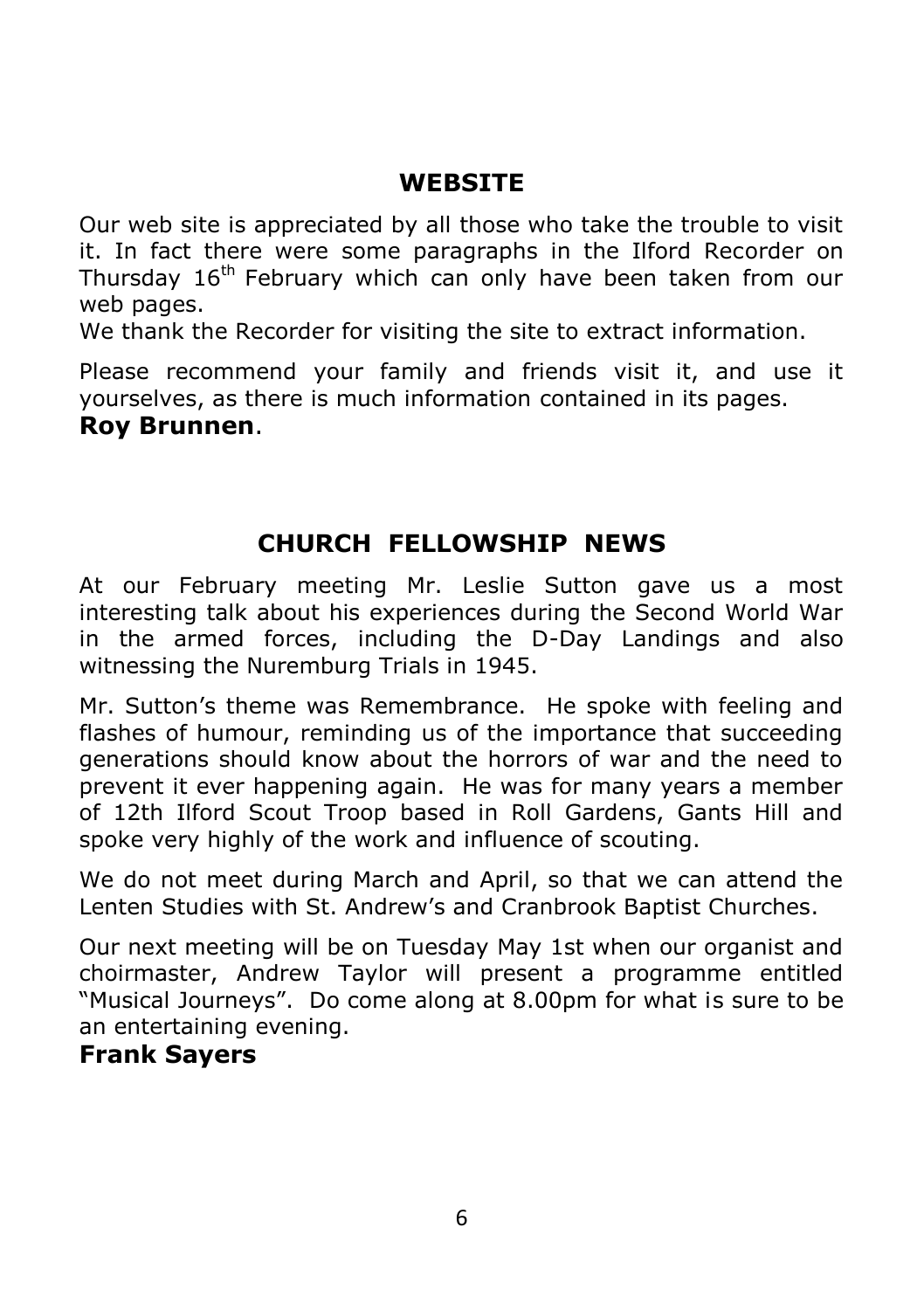#### **KING JOSIAH**

This is a "Rap" which was performed by the junior church at one of our services. Try it.

> King Josiah instructed his men To repair God's holy temple The workmen found an ancient book They asked Josiah to take a look, King Josiah looked and saw That they had found God's Holy law. What a great thing to discover! He read it aloud from cover to cover.

He made sure the people heard, They hung onto its every word. Not just the leaders, prophets and priests, But all of them from the greatest to the least. The people all felt really rotten, Because God's law had been forgotten. They all agreed that they would do, Everything that God's Law told them to.

They went to the temple and brought out all The objects used to worship Baal And the evil goddess Asherah's, And even some for worshipping stars!

They took them outside the city walls, Where King Josiah burnt them all, Then scattered the ashes all around A place called Bethel: a burial ground. He got rid of the Priests who had persisted, (and also the women who had assisted) In worshipping these Gods and Goddesses. (The women had helped by weaving dresses.)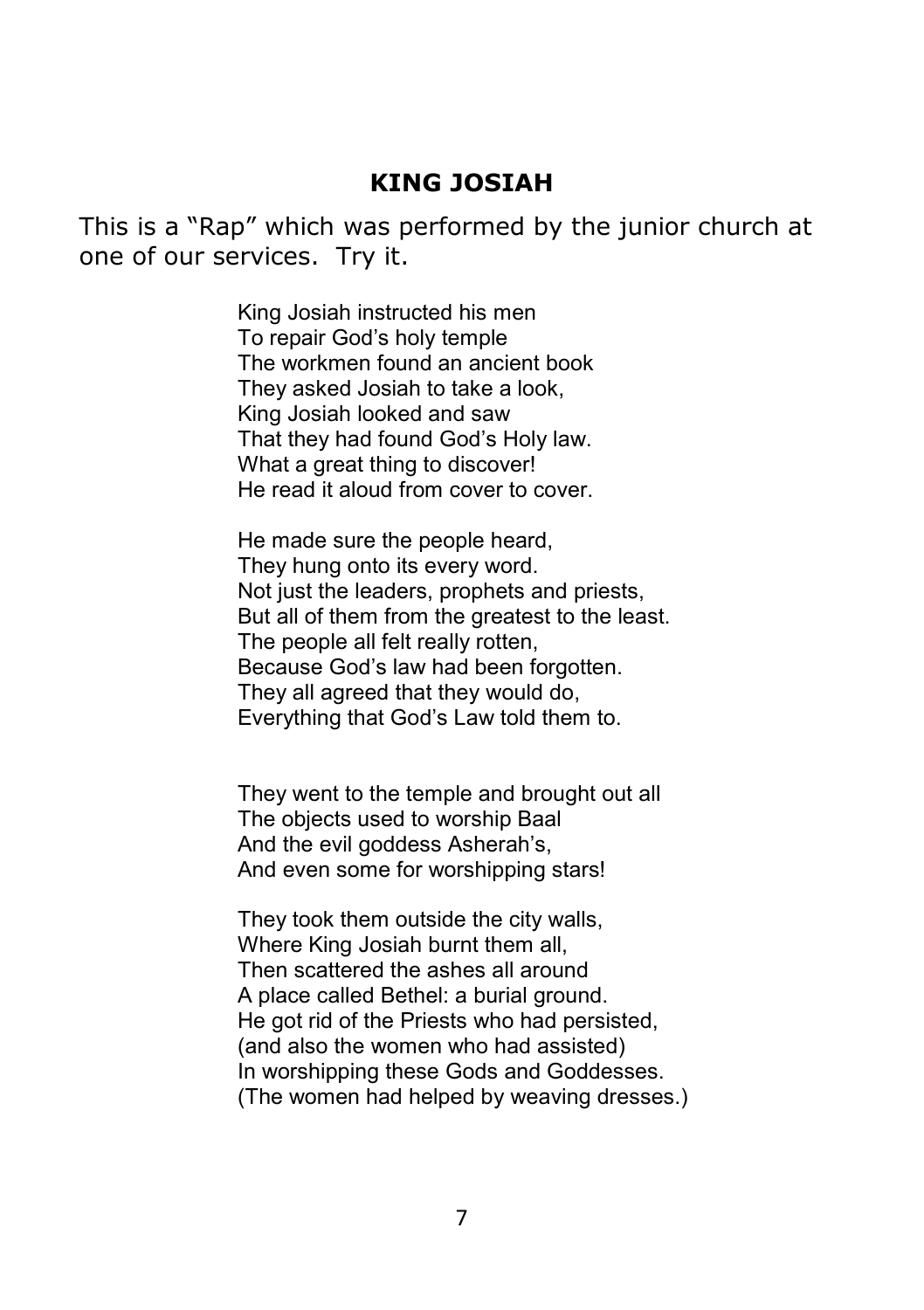King Josiah then tore down The altars just outside town Where goat demons had once been praised: But now they were completely razed. King Josiah desecrated

The pagan alters where he hated Molech was worshipped with evil vices, Including human sacrifices.

Then he removed the detestable things That had been used by previous kings. Like horses and chariots to worship the sun, And alters to Molech, the god of Ammon, And Astarte, and Chemosh and other false gods; And the alters on the palace roofs. These detestable things, Josiah removed.

He destroyed the pillars and smashed the stones, And covered the ruins with human bones, So that the ground was desecrated. And the alters could not be recreated. But when he saw the tomb of the prophet He told the people to keep off it. The prophet was a man of Godly vision Who had predicted Josiah's mission.

When Josiah returned to Jerusalem He gathered the people and ordered them To begin again the celebration Of Passover throughout the nation. It had been forgotten a long time before, But they read about it in the book of the law. In the eighteenth year of Josiah's reign, Passover was celebrated once again.

(Based on 2 Kings 23 verses 1 to 23)